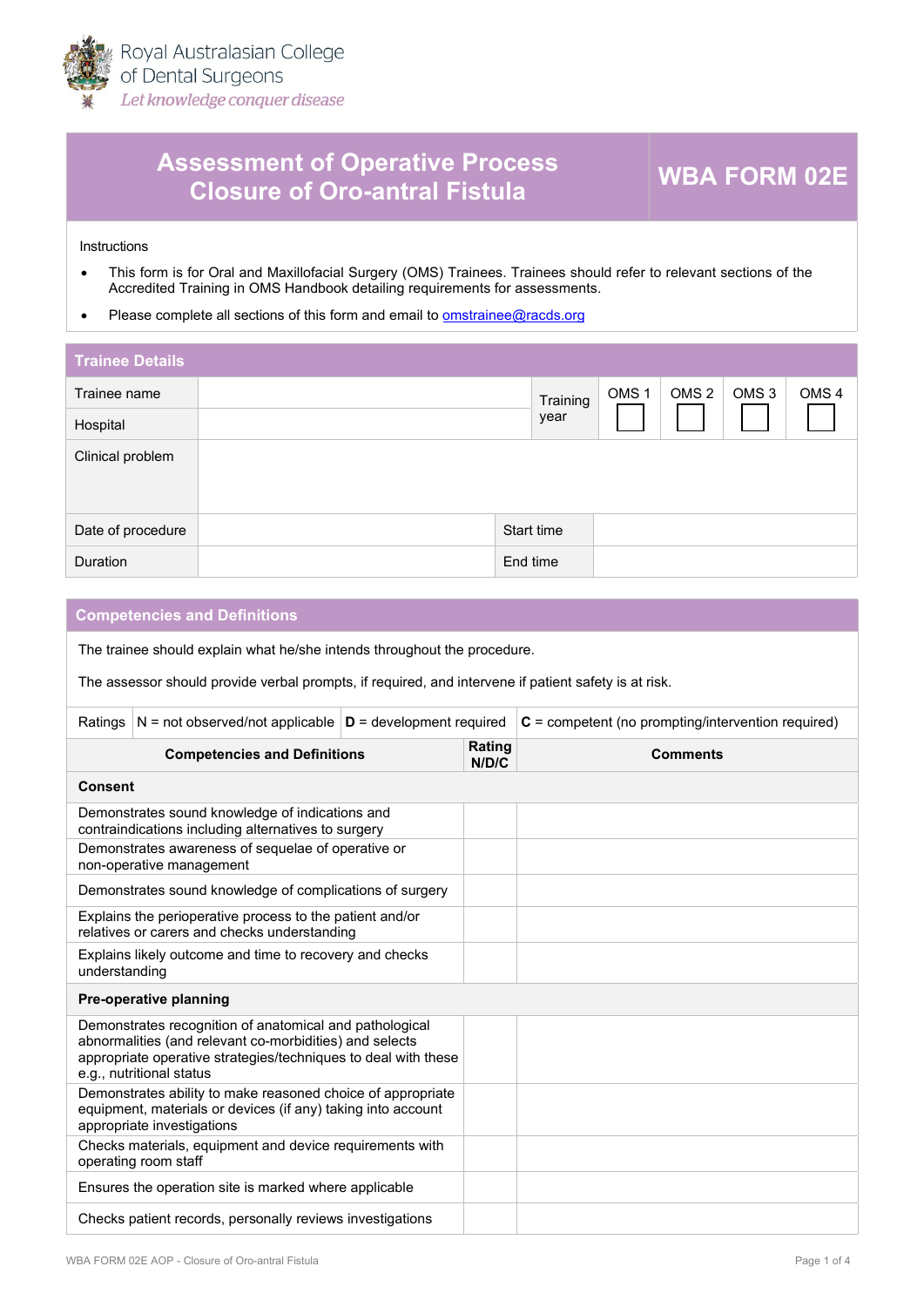

Royal Australasian College<br>of Dental Surgeons Let knowledge conquer disease

| <b>Competencies and Definitions</b>                                                                                                | Rating<br>N/D/C | <b>Comments</b> |
|------------------------------------------------------------------------------------------------------------------------------------|-----------------|-----------------|
| Pre-operative preparation                                                                                                          |                 |                 |
| Checks in theatre that consent has been obtained and<br>appropriate time out procedures                                            |                 |                 |
| Gives effective briefing to theatre team                                                                                           |                 |                 |
| Ensures proper and safe positioning of the patient on the<br>operating table                                                       |                 |                 |
| Demonstrates careful skin or mucosal preparation - as<br>required                                                                  |                 |                 |
| Demonstrates careful draping of the patient's operative field                                                                      |                 |                 |
| Ensures general equipment and materials are deployed<br>safely (e.g., suction, diathermy)                                          |                 |                 |
| Ensures appropriate drugs, inc. local anaesthesia are<br>administered where appropriate                                            |                 |                 |
| Deploys specialist supporting equipment (e.g., operating<br>microscope) effectively                                                |                 |                 |
| <b>Exposure and closure</b>                                                                                                        |                 |                 |
| Demonstrates knowledge of optimum skin<br>incision/mucosal/portal/access                                                           |                 |                 |
| Achieves an adequate exposure through purposeful<br>dissection in correct tissue planes and identifies all<br>structures correctly |                 |                 |
| Completes a sound wound repair where appropriate                                                                                   |                 |                 |
| Protects the wounds with dressings, splints and drains where<br>appropriate                                                        |                 |                 |
| Intra-operative technique                                                                                                          |                 |                 |
| Follows an agreed logical sequence or protocol for the<br>procedure                                                                |                 |                 |
| Consistently handles tissue well with minimal damage                                                                               |                 |                 |
| Controls bleeding promptly by appropriate method                                                                                   |                 |                 |
| Demonstrates a sound technique of knots and<br>sutures/staples                                                                     |                 |                 |
| Uses instruments appropriately and safely                                                                                          |                 |                 |
| Proceeds at appropriate pace with economy of movement                                                                              |                 |                 |
| Anticipates and responds appropriately to variation e.g.,<br>anatomy                                                               |                 |                 |
| Deals calmly and effectively with unexpected<br>events/complications                                                               |                 |                 |
| Uses assistant(s) to the best advantage at all times                                                                               |                 |                 |
| Communicates clearly and consistently with the scrub team                                                                          |                 |                 |
| Communicates clearly with the anaesthetist                                                                                         |                 |                 |
| Decides on an appropriate flap design                                                                                              |                 |                 |
| Incision to correct length/ depth/ orientation                                                                                     |                 |                 |
| Gentle handling of tissues                                                                                                         |                 |                 |
| Identification of bony defect in alveolus                                                                                          |                 |                 |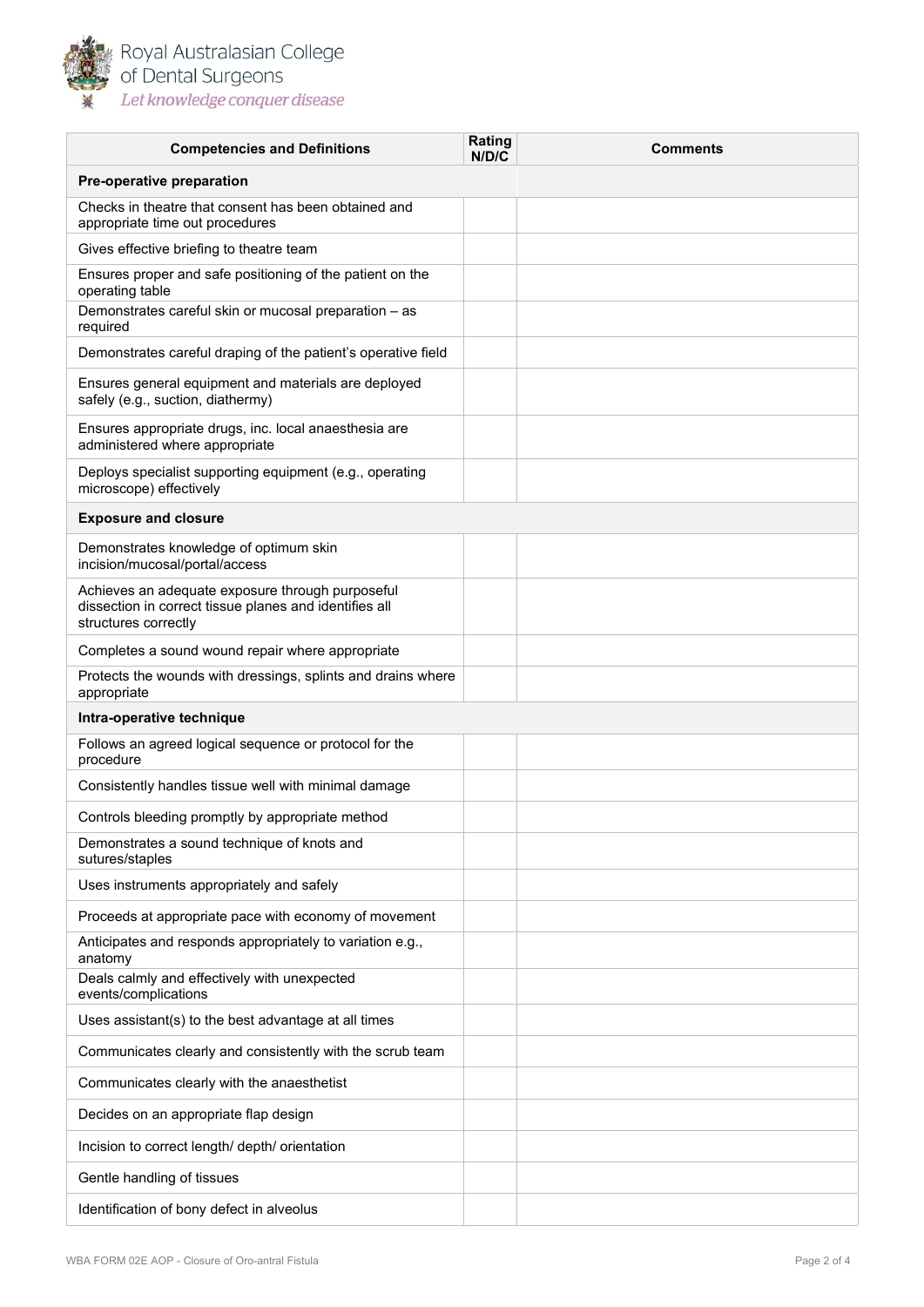

| <b>Competencies and Definitions</b>                                          | Rating<br>N/D/C | <b>Comments</b> |  |  |
|------------------------------------------------------------------------------|-----------------|-----------------|--|--|
| Debrides/ irrigates defect                                                   |                 |                 |  |  |
| Bone removal as necessary                                                    |                 |                 |  |  |
| Development of deep layer of buccal fat if necessary                         |                 |                 |  |  |
| Advancement of mucoperiosteal flap with periosteal release                   |                 |                 |  |  |
| Trims flap to fit defect                                                     |                 |                 |  |  |
| Sutures flap to achieve a satisfactory seal                                  |                 |                 |  |  |
| Post-operative management                                                    |                 |                 |  |  |
| Ensures the patient is transferred safely from the operating<br>table to bed |                 |                 |  |  |
| Constructs a clear operation note                                            |                 |                 |  |  |
| Records clear and appropriate post-operative instructions                    |                 |                 |  |  |
| Deals with specimens. Labels and orientates specimens<br>appropriately       |                 |                 |  |  |

## **Procedure Outcome** *(completed by assessor)*

| Level at which completed elements of the AOP were performed on this occasion |                                                                                            |  |
|------------------------------------------------------------------------------|--------------------------------------------------------------------------------------------|--|
| Level 0                                                                      | Insufficient evidence observed to support a summary judgment                               |  |
| Level 1                                                                      | Unable to perform the procedure, or part observed, under supervision                       |  |
| Level 2                                                                      | Able to perform the procedure, or part observed, under supervision                         |  |
| Level 3                                                                      | Able to perform the procedure with minimum supervision (needed occasional help)            |  |
| Level 4                                                                      | Competent to perform the procedure unsupervised (could deal with complications that arose) |  |

## **Comments by Trainee**

| <u>, communication de la compa</u> |      |  |  |
|------------------------------------|------|--|--|
|                                    |      |  |  |
|                                    |      |  |  |
|                                    |      |  |  |
|                                    |      |  |  |
|                                    |      |  |  |
|                                    |      |  |  |
|                                    |      |  |  |
|                                    | Date |  |  |
|                                    |      |  |  |